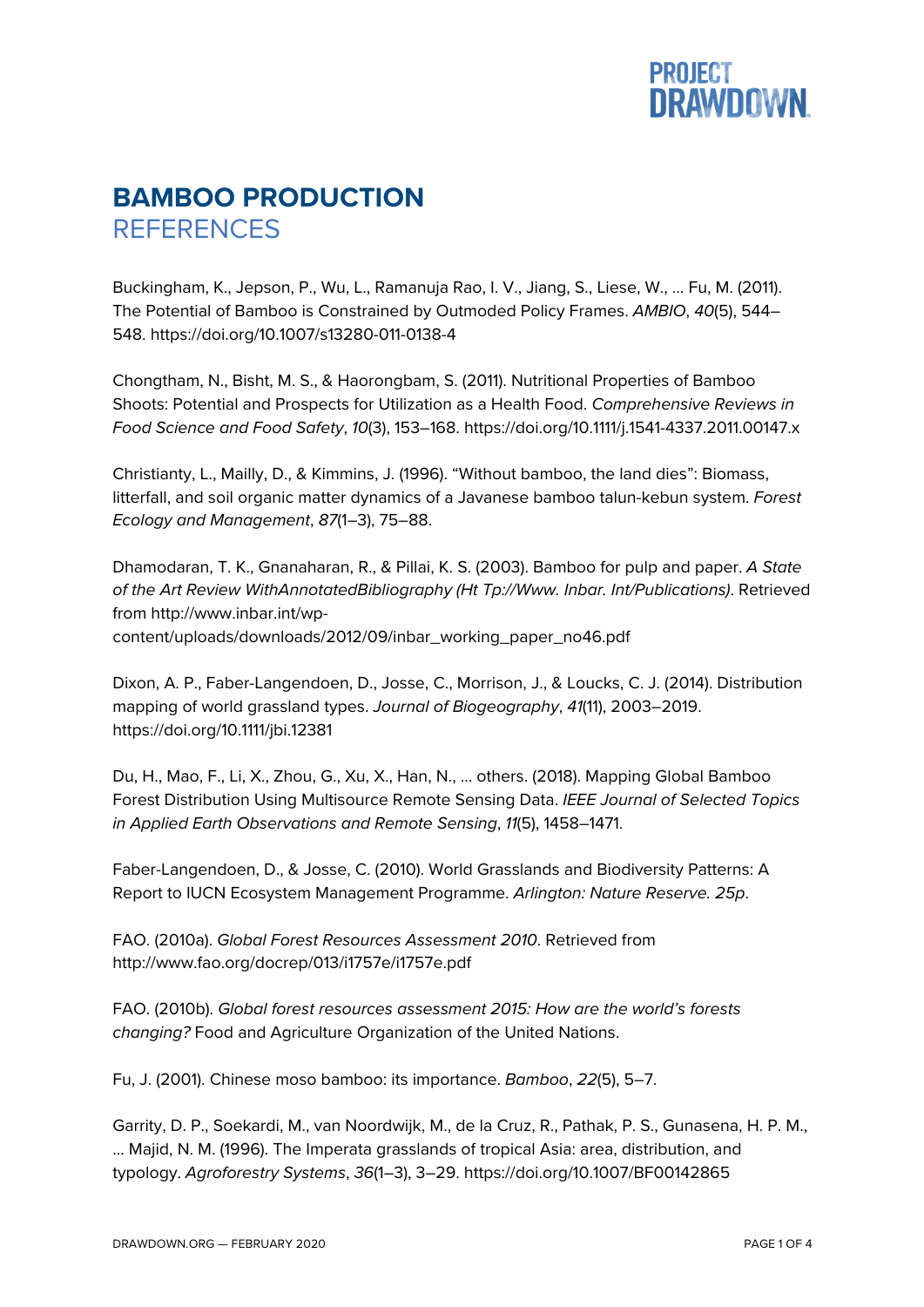INBAR. (2014a). *Greening Red Earth Restoring landscapes, rebuilding lives*. Retrieved from http://www.inbar.int/sites/default/files/resources/Greening-Red-Earth-II-online-version.pdf

INBAR. (2014b). INBAR sets target for the Bonn Challenge | Bamboo & rattan for inclusive and green development. Retrieved October 5, 2016, from http://www.inbar.int/2014/11/inbar-setstarget-for-the-bonn-challenge

INBAR. (2015). *Bamboo for Africa: A strategic resource to drive the continent's Green Economy*. Retrieved from http://www.inbar.int/sites/default/files/INBAR%20Policy%20Synthesis%20Report2\_Bamboo%2

0for%20Africa%20%20%5BWEB%5D.pdf

IPCC. (2014). *Climate Change 2014 Mitigation of Climate Change: Working Group III Contribution to the Fifth Assessment Report of the Intergovernmental Panel on Climate Change*. https://doi.org/10.1017/CBO9781107415416

Li, P., Zhou, G., Du, H., Lu, D., Mo, L., Xu, X., … Zhou, Y. (2015). Current and potential carbon stocks in Moso bamboo forests in China. *Journal of Environmental Management*, *156*, 89–96. https://doi.org/10.1016/j.jenvman.2015.03.030

Ling, M., Christensen, M., Donnison, A., Belmonte, K. D., & Brown, C. (n.d.). *Scoping study to inform the Global Assessment of Bamboo and Rattan (GABAR)*. 84.

Lobovikov, M., Ball, L., Guardia, M., & Russo, L. (2007). *World Bamboo Resources: A Thematic Study Prepared in the Framework of the Global Forest Resources Assessment 2005*. Food & Agriculture Org.

Lobovikov, M., Schoene, D., & Yping, L. (2012). Bamboo in climate change and rural livelihoods. *Mitigation and Adaptation Strategies for Global Change*, *17*(3), 261–276. https://doi.org/10.1007/s11027-011-9324-8

Nath, A. J., Lal, R., & Das, A. K. (2015a). Managing woody bamboos for carbon farming and carbon trading. *Global Ecology and Conservation*, *3*, 654–663. https://doi.org/10.1016/j.gecco.2015.03.002

Nath, A. J., Lal, R., & Das, A. K. (2015b). Managing woody bamboos for carbon farming and carbon trading. *Global Ecology and Conservation*, *3*, 654–663. https://doi.org/10.1016/j.gecco.2015.03.002

Netz, B., Davidson, O., Bosch, P., Dave, R., Meyer, L., & others. (2007). Climate change 2007: Mitigation. Contribution of Working Group III to the Fourth Assessment Report of the Intergovernmental Panel on Climate Change. Summary for Policymakers. *Climate Change 2007: Mitigation. Contribution of Working Group III to the Fourth Assessment Report of the Intergovernmental Panel on Climate Change. Summary for Policymakers.*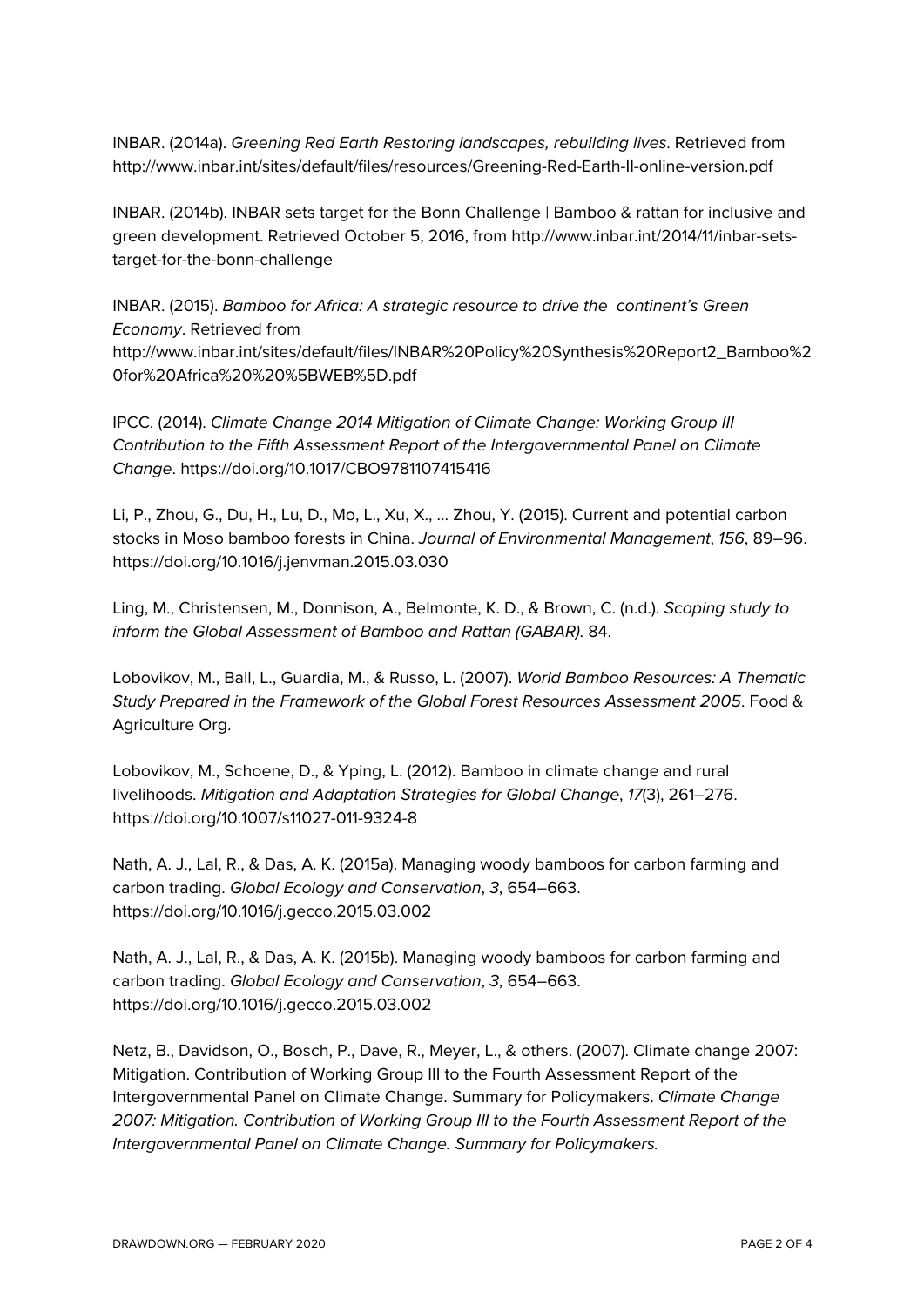Parr, J. F., & Sullivan, L. A. (2005). Soil carbon sequestration in phytoliths. *Soil Biology and Biochemistry*, *37*(1), 117–124. https://doi.org/10.1016/j.soilbio.2004.06.013

Parr, J., Sullivan, L., Chen, B., Ye, G., & Zheng, W. (2010). Carbon bio-sequestration within the phytoliths of economic bamboo species: CARBON BIO-SEQUESTRATION WITHIN PHYTOLITHS. *Global Change Biology*, *16*(10), 2661–2667. https://doi.org/10.1111/j.1365- 2486.2009.02118.x

Scurlock, J. M. O., Dayton, D. C., & Hames, B. (2000). Bamboo: An overlooked biomass resource? *Biomass and Bioenergy*, *19*(4), 229–244.

Singhal, P., Bal, L. M., Satya, S., Sudhakar, P., & Naik, S. N. (2013). Bamboo shoots: a novel source of nutrition and medicine. *Critical Reviews in Food Science and Nutrition*, *53*(5), 517– 534. https://doi.org/10.1080/10408398.2010.531488

Song, X., Zhou, G., Jiang, H., Yu, S., Fu, J., Li, W., … Peng, C. (2011). Carbon sequestration by Chinese bamboo forests and their ecological benefits: assessment of potential, problems, and future challenges. *Environmental Reviews*, *19*(NA), 418–428. https://doi.org/10.1139/a11-015

Song, Z., Liu, H., Li, B., & Yang, X. (2013). The production of phytolith-occluded carbon in China's forests: implications to biogeochemical carbon sequestration. *Global Change Biology*, *19*(9), 2907–2915. https://doi.org/10.1111/gcb.12275

Song, Z., Liu, H., Strömberg, C. A. E., Yang, X., & Zhang, X. (2017). Phytolith carbon sequestration in global terrestrial biomes. *Science of The Total Environment*, *603*–*604*, 502– 509. https://doi.org/10.1016/j.scitotenv.2017.06.107

UNCCD. (2017). *Global Land Outlook* [First Edition]. Bonn, Germany: United National Convention to Combat Desertification.

van der Lugt, P., van den Dobbelsteen, A. A. J. F., & Janssen, J. J. A. (2006). An environmental, economic and practical assessment of bamboo as a building material for supporting structures. *Construction and Building Materials*, *20*(9), 648–656. https://doi.org/10.1016/j.conbuildmat.2005.02.023

van der Lugt, & Vogtlander. (2016). *The Environmental Impact of Industrial Bamboo Products* (No. Technical Report No. 35). Retrieved from INBAR website: http://www.inbar.int/sites/default/files/Bamboo%20products%20LCA%20TR-35\_0.pdf

Xu, Q., Jiang, P., & Xu, Z. (2008). Soil microbial functional diversity under intensively managed bamboo plantations in southern China. *Journal of Soils and Sediments*, *8*(3), 177. https://doi.org/10.1007/s11368-008-0007-3